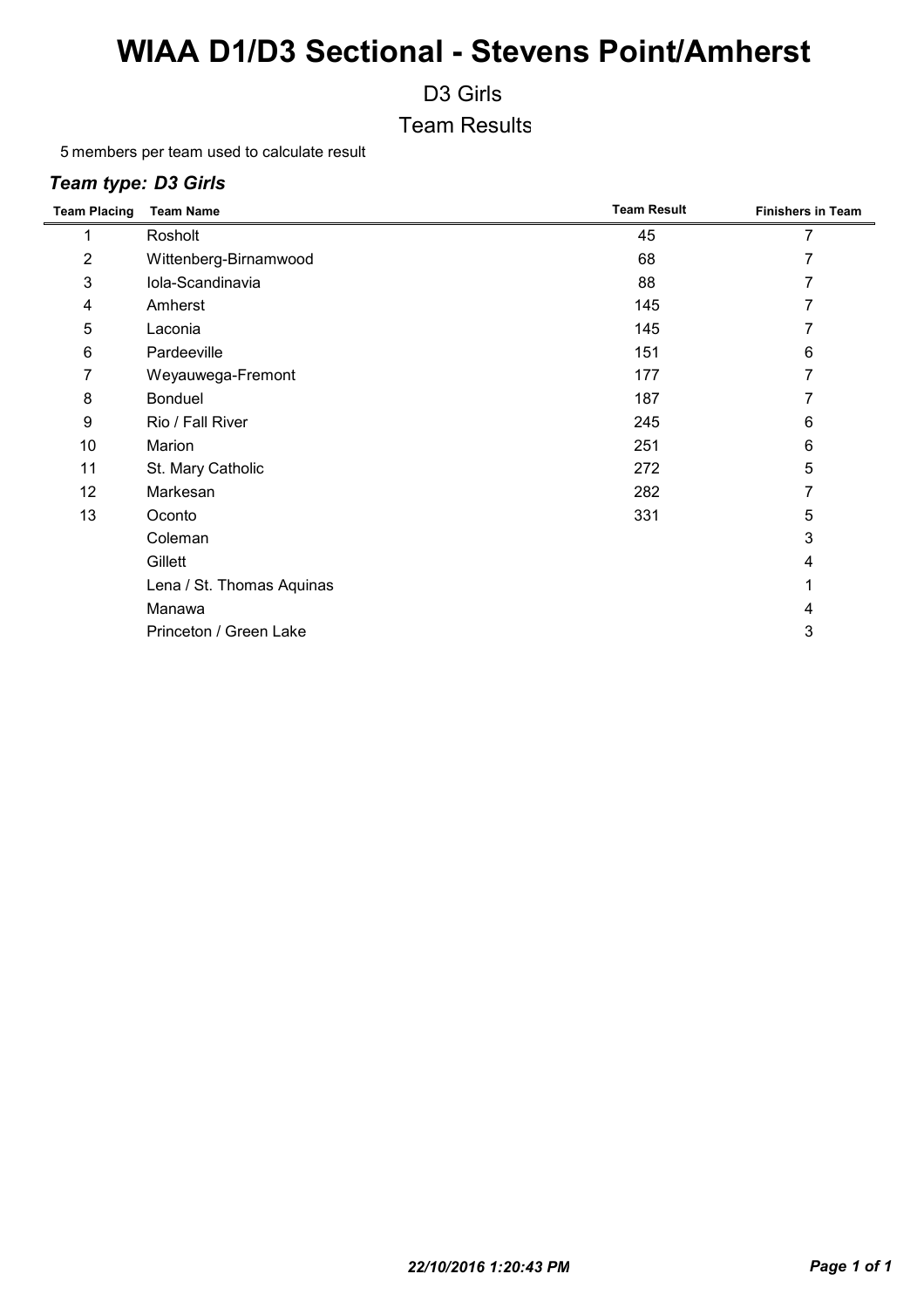D3 Girls

Overall Results : D3 Girls

| Pos | No<br>Name |                           | State<br>Qualifer<br>School |      | Year      | Time       | Team<br><b>Position</b> | Team<br><b>Points</b> | Pace                 |
|-----|------------|---------------------------|-----------------------------|------|-----------|------------|-------------------------|-----------------------|----------------------|
| 1   | 658        | Delaney Greene-Gretzinger | Marion                      | Ind  | <b>SR</b> | 00:19:09.0 | 1                       | 1                     | 6:10 min/m           |
| 2   | 619        | Erika Kisting             | Iola-Scandinavia            | Ind  | JR.       | 00:19:33.0 | 1                       | 2                     | $6:18$ min/m         |
| 3   | 742        | Jordan Zdroik             | Rosholt                     | Team | FR.       | 00:20:00.0 | 1                       | 3                     | $6:27$ min/m         |
| 4   | 633        | Cyna Madigan              | Laconia                     | Ind  | <b>FR</b> | 00:20:11.0 | 1                       | 4                     | $6:30$ min/m         |
| 5   | 618        | Leighten Fischer          | Iola-Scandinavia            | Ind  | <b>SR</b> | 00:20:18.0 | $\mathbf{2}$            | 5                     | $6:32$ min/m         |
| 6   | 778        | Emily Norrbom             | Wittenberg-Birnamwood Team  |      | <b>JR</b> | 00:20:24.0 | 1                       | 6                     | $6:34$ min/m         |
| 7   | 739        | Jenna Trzebiatowski       | Rosholt                     | Team | FR.       | 00:20:27.0 | $\mathbf{2}$            | $\overline{7}$        | $6:35$ min/m         |
| 8   | 737        | Brittany Gagas            | Rosholt                     | Team | <b>SR</b> | 00:20:45.0 | 3                       | 8                     | $6:41$ min/m         |
| 9   | 622        | Jada Beacom               | Iola-Scandinavia            | Ind  | <b>SO</b> | 00:20:57.0 | 3                       | 9                     | $6:45$ min/m         |
| 10  | 616        | Lauren Herzog             | Gillett                     |      | <b>JR</b> | 00:21:15.0 | 1                       | $5$                   | $6:51$ min/m         |
| 11  | 779        | Paige Norrbom             | Wittenberg-Birnamwood Team  |      | JR.       | 00:21:21.0 | $\mathbf{2}$            | 10                    | $6:53$ min/m         |
| 12  | 765        | Allison Halat             | Weyauwega-Fremont           |      | <b>FR</b> | 00:21:23.0 | 1                       | 11                    | $6:53$ min/m         |
| 13  | 606        | Clara Yoap                | Coleman                     |      | JR.       | 00:21:30.0 | 1                       | $5$                   | $6:56$ min/m         |
| 14  | 704        | Mikayla Brouette          | Pardeeville                 |      | <b>SR</b> | 00:21:44.0 | 1                       | 12                    | $7:00$ min/m         |
| 15  | 719        | Emma Kuklinski            | Princeton / Green Lake      |      | <b>SO</b> | 00:21:50.0 | 1                       | $5$                   | $7:02 \text{ min/m}$ |
| 16  | 738        | <b>Taylor Krogwold</b>    | Rosholt                     | Team | <b>SO</b> | 00:21:53.0 | 4                       | 13                    | $7:03$ min/m         |
| 17  | 740        | <b>Riley Walski</b>       | Rosholt                     | Team | <b>SR</b> | 00:21:55.0 | 5                       | 14                    | $7:03$ min/m         |
| 18  | 781        | Erica Wendler             | Wittenberg-Birnamwood Team  |      | <b>SO</b> | 00:21:58.0 | 3                       | 15                    | $7:05$ min/m         |
| 19  | 590        | Arianna Factor            | <b>Bonduel</b>              |      | JR.       | 00:21:59.0 | 1                       | 16                    | $7:05$ min/m         |
| 20  | 581        | Rebecca Ostrowski         | Amherst                     |      | <b>SO</b> | 00:22:07.0 | 1                       | 17                    | $7:07$ min/m         |
| 21  | 775        | <b>Alexis Balliett</b>    | Wittenberg-Birnamwood Team  |      | <b>SR</b> | 00:22:12.0 | 4                       | 18                    | $7:09$ min/m         |
| 22  | 780        | Maddy Pietz               | Wittenberg-Birnamwood Team  |      | <b>JR</b> | 00:22:14.0 | 5                       | 19                    | $7:10$ min/m         |
| 23  | 717        | Sidney Galatowitsch       | Princeton / Green Lake      |      | FR.       | 00:22:15.0 | $\mathbf{2}$            | $5$                   | $7:10$ min/m         |
| 24  | 631        | Alyssa Jodarski           | Laconia                     |      | JR.       | 00:22:23.0 | $\mathbf{2}$            | 20                    | $7:13$ min/m         |
| 25  | 595        | Ashlyn Schnell            | <b>Bonduel</b>              |      | <b>JR</b> | 00:22:30.0 | $\mathbf{2}$            | 21                    | $7:15 \text{ min/m}$ |
| 26  | 741        | Amanda Wanta              | Rosholt                     | Team | <b>SO</b> | 00:22:38.0 | 6                       | 22                    | $7:17$ min/m         |
| 27  | 736        | Lexi Cordova              | Rosholt                     | Team | SR.       | 00:22:42.0 | 7                       | 23                    | $7:19$ min/m         |
| 28  | 753        | Grace Jares               | St. Mary Catholic           |      | JR        | 00:22:56.0 | 1                       | 24                    | $7:23$ min/m         |
| 29  | 733        | <b>Emily Reed</b>         | Rio / Fall River            |      | SO        | 00:22:57.0 | 1                       | 25                    | 7:24 min/m           |
| 30  | 580        | Sydney Hintz              | Amherst                     |      | JR        | 00:22:59.0 | $\mathbf{z}$            | 26                    | 7:24 min/m           |
| 31  | 709        | Haley Ott                 | Pardeeville                 |      | SR        | 00:23:01.0 | 2                       | 27                    | $7:25$ min/m         |
| 32  | 754        | Abby Keuler               | St. Mary Catholic           |      | SR        | 00:23:05.0 | 2                       | 28                    | $7:26$ min/m         |
| 33  | 706        | Addisyn Guenther          | Pardeeville                 |      | <b>FR</b> | 00:23:05.0 | 3                       | 29                    | $7:26$ min/m         |
| 34  | 579        | <b>Lindsay Dose</b>       | Amherst                     |      | SO        | 00:23:05.0 | 3                       | 30                    | $7:26$ min/m         |
| 35  | 672        | Mady Stellmacher          | Markesan                    |      | SR        | 00:23:17.0 | 1                       | 31                    | $7:30$ min/m         |
| 36  | 582        | Victoria Weier            | Amherst                     |      | SO        | 00:23:20.0 | 4                       | 32                    | 7:31 min/m           |
| 37  | 763        | Saylor Alberts            | Weyauwega-Fremont           |      | SO        | 00:23:23.0 | $\mathbf 2$             | 33                    | $7:32$ min/m         |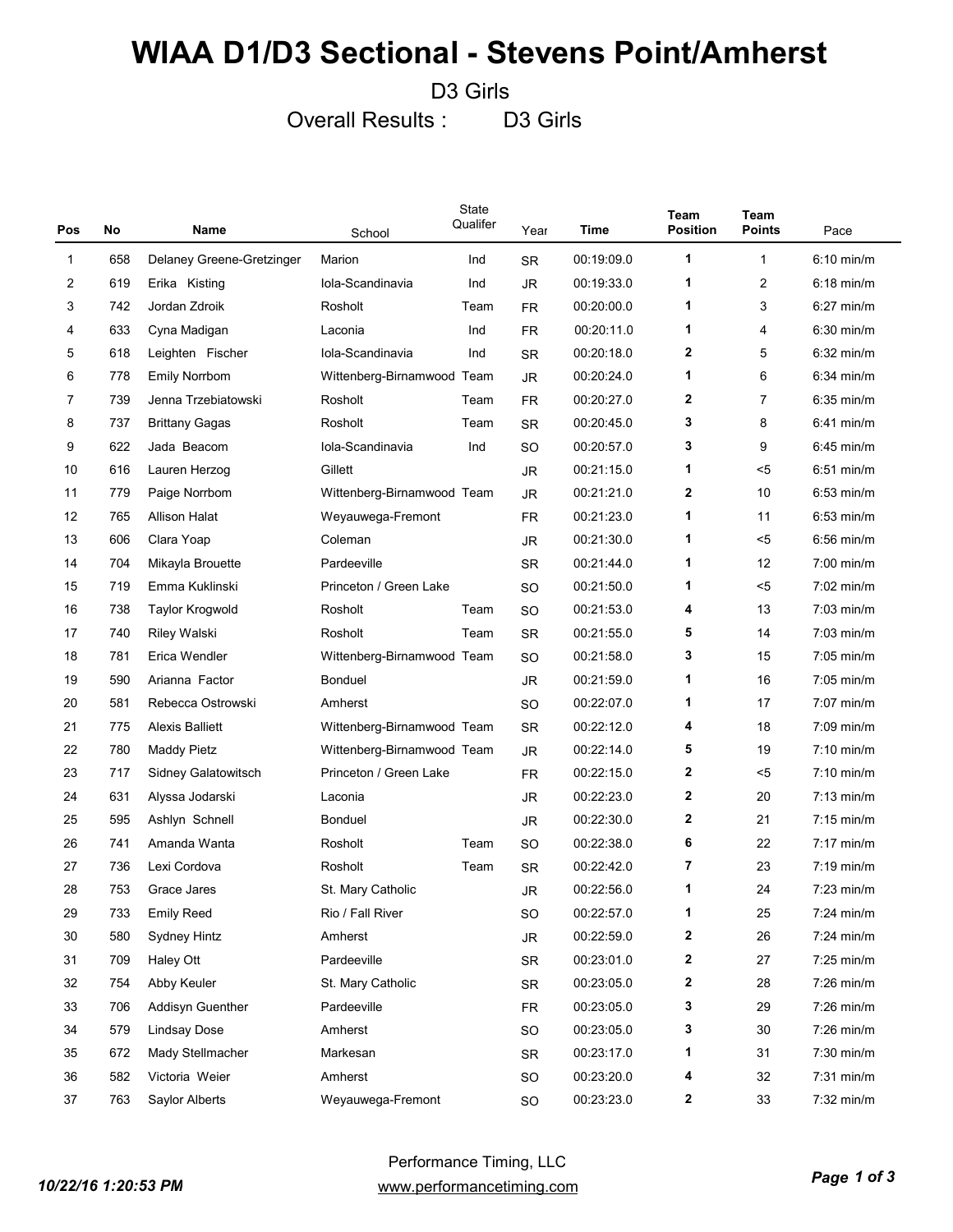D3 Girls

Overall Results : D3 Girls

| Pos | No  | Name                 | State<br>Qualifer<br>School | Year      | Time       | Team<br><b>Position</b> | <b>Team</b><br>Points | Pace         |
|-----|-----|----------------------|-----------------------------|-----------|------------|-------------------------|-----------------------|--------------|
| 38  | 620 | Natalie Rustad       | Iola-Scandinavia            | <b>JR</b> | 00:23:24.0 | 4                       | 34                    | $7:32$ min/m |
| 39  | 662 | Melody Riemer        | Marion                      | <b>SR</b> | 00:23:25.0 | 2                       | 35                    | $7:33$ min/m |
| 40  | 629 | <b>Allison Grahl</b> | Laconia                     | FR        | 00:23:27.0 | 3                       | 36                    | $7:33$ min/m |
| 41  | 614 | Becca Brehmer        | Gillett                     | <b>JR</b> | 00:23:31.0 | 2                       | $5$                   | $7:35$ min/m |
| 42  | 768 | Natalie Schneider    | Weyauwega-Fremont           | SO        | 00:23:31.0 | 3                       | 37                    | $7:35$ min/m |
| 43  | 617 | Makenna Brown        | Iola-Scandinavia            | SO        | 00:23:35.0 | 5                       | 38                    | $7:36$ min/m |
| 44  | 651 | Jody Wentworth       | Manawa                      | <b>SR</b> | 00:23:36.0 | 1                       | $5$                   | $7:36$ min/m |
| 45  | 703 | Callie Brouette      | Pardeeville                 | <b>FR</b> | 00:23:51.0 | 4                       | 39                    | $7:41$ min/m |
| 46  | 577 | Shayna Cisewski      | Amherst                     | <b>JR</b> | 00:23:52.0 | 5                       | 40                    | $7:41$ min/m |
| 47  | 592 | Abby Owen            | <b>Bonduel</b>              | <b>JR</b> | 00:23:53.0 | 3                       | 41                    | $7:42$ min/m |
| 48  | 632 | Clare Kelnhofer      | Laconia                     | FR.       | 00:23:54.0 | 4                       | 42                    | $7:42$ min/m |
| 49  | 628 | <b>Ally Francis</b>  | Laconia                     | <b>SR</b> | 00:23:54.0 | 5                       | 43                    | $7:42$ min/m |
| 50  | 615 | Ana Grover           | Gillett                     | FR        | 00:23:57.0 | 3                       | $5$                   | $7:43$ min/m |
| 51  | 705 | Josie DeLapp         | Pardeeville                 | <b>FR</b> | 00:24:02.0 | 5                       | 44                    | $7:45$ min/m |
| 52  | 766 | <b>Katie Monty</b>   | Weyauwega-Fremont           | FR        | 00:24:05.0 | 4                       | 45                    | $7:46$ min/m |
| 53  | 693 | Desirae Steier       | Oconto                      | <b>JR</b> | 00:24:06.0 | 1                       | 46                    | $7:46$ min/m |
| 54  | 673 | Samantha Whitney     | Markesan                    | <b>JR</b> | 00:24:08.0 | 2                       | 47                    | $7:46$ min/m |
| 55  | 643 | Alexis Misco         | Lena / St. Thomas Aquir     | <b>FR</b> | 00:24:08.0 | 1                       | <5                    | $7:47$ min/m |
| 56  | 732 | Hannah Neuman        | Rio / Fall River            | <b>JR</b> | 00:24:11.0 | 2                       | 48                    | $7:47$ min/m |
| 57  | 777 | Alyssa Meverden      | Wittenberg-Birnamwood Team  | <b>JR</b> | 00:24:14.0 | 6                       | 49                    | $7:48$ min/m |
| 58  | 594 | Laney Richmond       | <b>Bonduel</b>              | <b>JR</b> | 00:24:22.0 | 4                       | 50                    | $7:51$ min/m |
| 59  | 764 | Katie Bleck          | Weyauwega-Fremont           | <b>FR</b> | 00:24:33.0 | 5                       | 51                    | $7:54$ min/m |
| 60  | 623 | Brynn Rasmussen      | Iola-Scandinavia            | <b>SR</b> | 00:24:36.0 | 6                       | 52                    | $7:56$ min/m |
| 61  | 613 | Kathy Bierhals       | Gillett                     | SO        | 00:24:38.0 | 4                       | $5$                   | $7:56$ min/m |
| 62  | 730 | Kristan Larson       | Rio / Fall River            | SO        | 00:24:43.0 | 3                       | 53                    | $7:58$ min/m |
| 63  | 718 | Mhari Gohlke         | Princeton / Green Lake      | SO        | 00:24:44.0 | 3                       | $5$                   | $7:58$ min/m |
| 64  | 708 | Lexy Lentz           | Pardeeville                 | <b>SR</b> | 00:24:47.0 | 6                       | 54                    | $7:59$ min/m |
| 65  | 578 | Madelyn David        | Amherst                     | <b>SO</b> | 00:24:48.0 | 6                       | 55                    | $7:59$ min/m |
| 66  | 634 | Cassidy VandeBerg    | Laconia                     | SR        | 00:25:04.0 | 6                       | 56                    | 8:05 min/m   |
| 67  | 576 | Kaylee Chojnacki     | Amherst                     | JR        | 00:25:07.0 | 7                       | 57                    | 8:05 min/m   |
| 68  | 729 | Mira Hinzman         | Rio / Fall River            | SR        | 00:25:08.0 | 4                       | 58                    | 8:06 min/m   |
| 69  | 593 | Julia Richmond       | Bonduel                     | FR.       | 00:25:13.0 | 5                       | 59                    | 8:08 min/m   |
| 70  | 751 | Lauren Brehmer       | St. Mary Catholic           | SR        | 00:25:22.0 | 3                       | 60                    | $8:10$ min/m |
| 71  | 731 | Chelsie Lindell      | Rio / Fall River            | SR        | 00:25:24.0 | 5                       | 61                    | $8:11$ min/m |
| 72  | 661 | Harmony Riemer       | Marion                      | SR        | 00:25:26.0 | 3                       | 62                    | $8:12$ min/m |
| 73  | 591 | Erika Fassbender     | Bonduel                     | JR        | 00:25:27.0 | 6                       | 63                    | $8:12$ min/m |
| 74  | 668 | McKenzie Gilkes      | Markesan                    | SR        | 00:25:28.0 | 3                       | 64                    | 8:12 min/m   |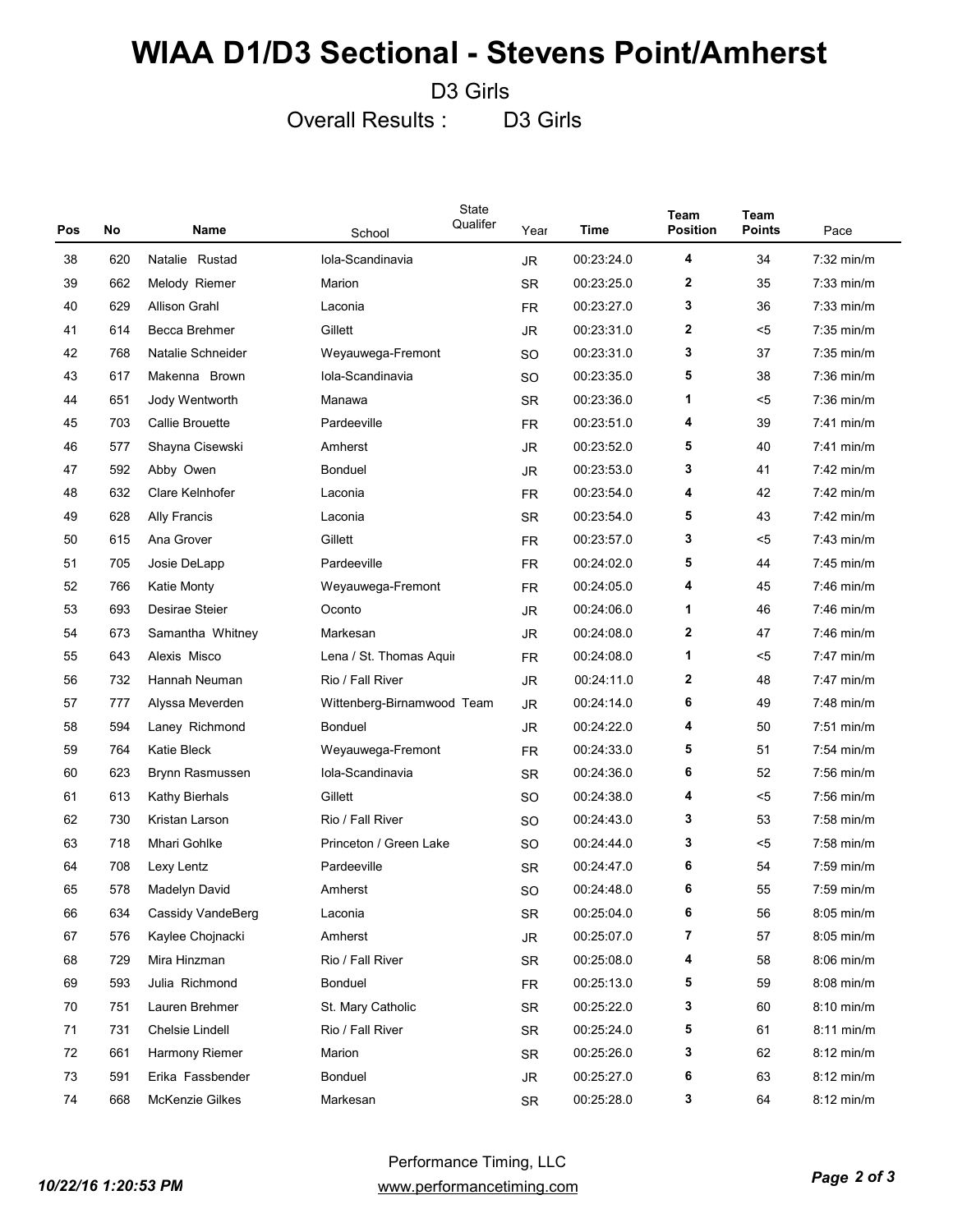D3 Girls

Overall Results : D3 Girls

| Pos | No  | Name                    | School                     | State<br>Qualifer | Year      | Time       | Team<br><b>Position</b> | <b>Team</b><br><b>Points</b> | Pace          |
|-----|-----|-------------------------|----------------------------|-------------------|-----------|------------|-------------------------|------------------------------|---------------|
| 75  | 671 | Danielle Nitz           | Markesan                   |                   | <b>SR</b> | 00:25:28.0 | 4                       | 65                           | 8:12 min/m    |
| 76  | 596 | Elena Shest             | <b>Bonduel</b>             |                   | JR.       | 00:25:29.0 | 7                       | 66                           | 8:13 min/m    |
| 77  | 776 | Molly Gretzlock         | Wittenberg-Birnamwood Team |                   | <b>SO</b> | 00:25:32.0 | 7                       | 67                           | $8:14$ min/m  |
| 78  | 690 | Jasmine Driscoll        | Oconto                     |                   | <b>SO</b> | 00:25:41.0 | 2                       | 68                           | $8:17$ min/m  |
| 79  | 689 | <b>Isabella Burrows</b> | Oconto                     |                   | <b>FR</b> | 00:25:42.0 | 3                       | 69                           | $8:17$ min/m  |
| 80  | 691 | Maycee Eparvier         | Oconto                     |                   | <b>SR</b> | 00:25:48.0 | 4                       | 70                           | $8:19$ min/m  |
| 81  | 657 | Tailyn Beyersdorf       | Marion                     |                   | <b>SO</b> | 00:25:49.0 | 4                       | 71                           | $8:19$ min/m  |
| 82  | 630 | Hannah Grahl            | Laconia                    |                   | <b>SR</b> | 00:26:01.0 | 7                       | 72                           | $8:23$ min/m  |
| 83  | 647 | Sierra Lubahn           | Manawa                     |                   | <b>FR</b> | 00:26:03.0 | 2                       | $5$                          | $8:23$ min/m  |
| 84  | 621 | Haley Ullom             | Iola-Scandinavia           |                   | <b>SO</b> | 00:26:14.0 | 7                       | 73                           | $8:27$ min/m  |
| 85  | 727 | Sydney Ales             | Rio / Fall River           |                   | JR.       | 00:26:23.0 | 6                       | 74                           | $8:30$ min/m  |
| 86  | 670 | Morgan Krueger          | Markesan                   |                   | JR.       | 00:26:27.0 | 5                       | 75                           | $8:31$ min/m  |
| 87  | 755 | <b>Brittany Keuler</b>  | St. Mary Catholic          |                   | <b>SO</b> | 00:26:38.0 | 4                       | 76                           | $8:35$ min/m  |
| 88  | 769 | Destiny Kempf           | Weyauwega-Fremont          |                   | <b>FR</b> | 00:26:49.0 | 6                       | 77                           | 8:38 min/m    |
| 89  | 694 | <b>Tatum Trepanier</b>  | Oconto                     |                   | <b>SO</b> | 00:27:08.0 | 5                       | 78                           | $8:44$ min/m  |
| 90  | 649 | Ayla Stiebs             | Manawa                     |                   | <b>FR</b> | 00:27:22.0 | 3                       | $5$                          | 8:49 min/m    |
| 91  | 767 | Mikyla Reeck            | Weyauwega-Fremont          |                   | <b>SO</b> | 00:27:30.0 | 7                       | 79                           | $8:52$ min/m  |
| 92  | 604 | Mallory Olcott          | Coleman                    |                   | <b>SR</b> | 00:28:06.0 | 2                       | $5$                          | $9:03$ min/m  |
| 93  | 605 | Tessa Torreano          | Coleman                    |                   | <b>SR</b> | 00:28:31.0 | 3                       | $5$                          | $9:11$ min/m  |
| 94  | 669 | Sara Hanefeld           | Markesan                   |                   | JR.       | 00:28:46.0 | 6                       | 80                           | $9:16$ min/m  |
| 95  | 674 | Karina Zacharias        | Markesan                   |                   | JR.       | 00:29:17.0 | 7                       | 81                           | $9:26$ min/m  |
| 96  | 663 | Nancy Taha              | Marion                     |                   | <b>FR</b> | 00:29:52.0 | 5                       | 82                           | $9:37$ min/m  |
| 97  | 660 | Lauren Pamperin         | Marion                     |                   | JR.       | 00:31:03.0 | 6                       | 83                           | 10:00 min/m   |
| 98  | 652 | Anya Wilson             | Manawa                     |                   | JR.       | 00:32:07.0 | 4                       | $5$                          | $10:21$ min/m |
| 99  | 756 | Addie VanNuland         | St. Mary Catholic          |                   | <b>FR</b> | 00:34:03.0 | 5                       | 84                           | 10:58 min/m   |
|     | 642 | Lauren Harvey           | Lena / St. Thomas Aquir    |                   | <b>SR</b> |            |                         |                              |               |
|     | 644 | Georgia Thomson         | Lena / St. Thomas Aquir    |                   | <b>FR</b> |            |                         |                              |               |
|     | 645 | Ciara Urbanek           | Lena / St. Thomas Aquir    |                   | <b>FR</b> |            |                         |                              |               |
|     | 648 | <b>Taylor Schuelke</b>  | Manawa                     |                   | <b>SR</b> |            |                         |                              |               |
|     | 650 | Alice Vatoli            | Manawa                     |                   | <b>SR</b> |            |                         |                              |               |
|     | 659 | Kayla Jung              | Marion                     |                   | JR        |            |                         |                              |               |
|     | 692 | Maddy Meyer             | Oconto                     |                   | <b>SR</b> |            |                         |                              |               |
|     | 695 | Maryah Weiler           | Oconto                     |                   | <b>SO</b> |            |                         |                              |               |
|     | 707 | Nadiya Kirchmeier       | Pardeeville                |                   | <b>SR</b> |            |                         |                              |               |
|     | 728 | Ashley Hagenow          | Rio / Fall River           |                   | JR        |            |                         |                              |               |
|     | 750 | Lia Booker              | St. Mary Catholic          |                   | <b>SO</b> |            |                         |                              |               |
|     | 752 | <b>Bella Garvey</b>     | St. Mary Catholic          |                   | SO        |            |                         |                              |               |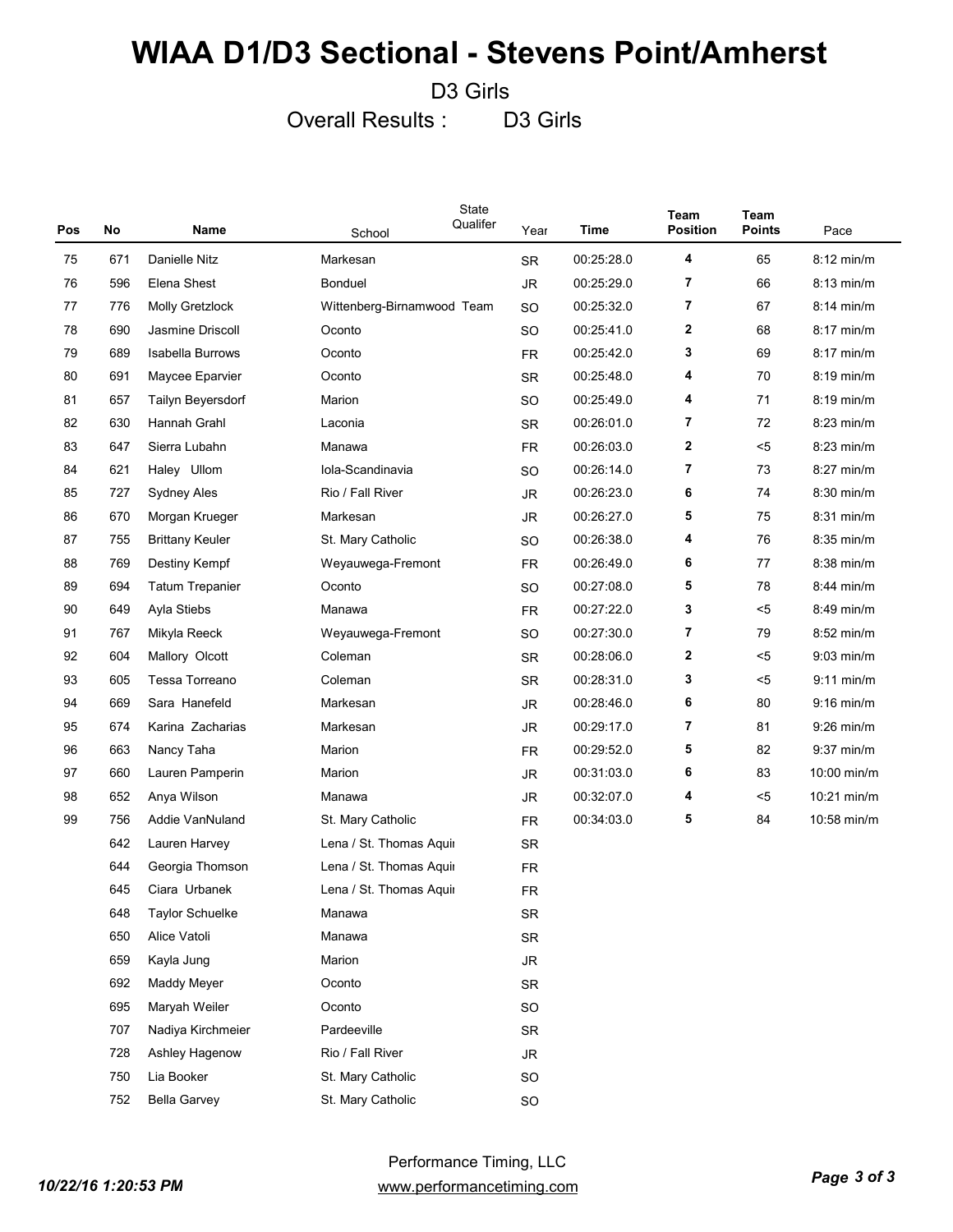#### D3 Girls Team Results with Individual Times *October 22, 2016*

| Team result: 45 | Team name: Rosholt               |         |                        | Team Pos: 1 |                    |                    |
|-----------------|----------------------------------|---------|------------------------|-------------|--------------------|--------------------|
| <b>Team Pos</b> | <b>Overall Pos</b>               | Race No | <b>Name</b>            |             | <b>Finish Time</b> | <b>Team Points</b> |
| 1               | 3                                | 742     | Jordan Zdroik          |             | 19:59.8            | 3                  |
| $\overline{c}$  | 7                                | 739     | Jenna Trzebiatowski    |             | 20:26.2            | 7                  |
| 3               | 8                                | 737     | <b>Brittany Gagas</b>  |             | 20:44.1            | 8                  |
| 4               | 16                               | 738     | <b>Taylor Krogwold</b> |             | 21:52.6            | 13                 |
| 5               | 17                               | 740     | <b>Riley Walski</b>    |             | 21:54.3            | 14                 |
| 6               | 26                               | 741     | Amanda Wanta           |             | 22:37.1            | 22                 |
| 7               | 27                               | 736     | Lexi Cordova           |             | 22:41.3            | 23                 |
|                 |                                  |         |                        |             |                    |                    |
|                 | Team name: Wittenberg-Birnamwood |         |                        |             |                    |                    |
| Team result: 68 |                                  |         |                        | Team Pos: 2 |                    |                    |
| <b>Team Pos</b> | <b>Overall Pos</b>               | Race No | <b>Name</b>            |             | <b>Finish Time</b> | <b>Team Points</b> |
| 1               | 6                                | 778     | <b>Emily Norrbom</b>   |             | 20:23.5            | 6                  |
| $\overline{2}$  | 11                               | 779     | Paige Norrbom          |             | 21:20.8            | 10                 |
| 3               | 18                               | 781     | Erica Wendler          |             | 21:57.5            | 15                 |
| 4               | 21                               | 775     | <b>Alexis Balliett</b> |             | 22:11.7            | 18                 |
| 5               | 22                               | 780     | <b>Maddy Pietz</b>     |             | 22:14.0            | 19                 |
| 6               | 57                               | 777     | Alyssa Meverden        |             | 24:13.5            | 49                 |
| 7               | 77                               | 776     | <b>Molly Gretzlock</b> |             | 25:31.4            | 67                 |
|                 |                                  |         |                        |             |                    |                    |
| Team result: 88 | Team name: lola-Scandinavia      |         |                        |             |                    |                    |
| <b>Team Pos</b> | <b>Overall Pos</b>               | Race No | <b>Name</b>            | Team Pos: 3 | <b>Finish Time</b> |                    |
|                 |                                  |         |                        |             |                    | <b>Team Points</b> |
| 1               | $\overline{2}$                   | 619     | Erika Kisting          |             | 19:32.9            | 2                  |
| $\overline{2}$  | 5                                | 618     | Leighten Fischer       |             | 20:17.9            | 5                  |
| 3               | 9                                | 622     | Jada Beacom            |             | 20:56.5            | 9                  |
| 4               | 38                               | 620     | Natalie Rustad         |             | 23:23.8            | 34                 |
| 5               | 43                               | 617     | Makenna Brown          |             | 23:34.2            | 38                 |
| 6               | 60                               | 623     | Brynn Rasmussen        |             | 24:35.9            | 52                 |
| 7               | 84                               | 621     | Haley Ullom            |             | 26:13.1            | 73                 |
|                 | Team name: <b>Amherst</b>        |         |                        |             |                    |                    |
|                 | Team result: 145                 |         |                        | Team Pos: 4 |                    |                    |
| <b>Team Pos</b> | <b>Overall Pos</b>               | Race No | Name                   |             | <b>Finish Time</b> | <b>Team Points</b> |
| 1               | 20                               | 581     | Rebecca Ostrowski      |             | 22:06.4            | 17                 |
| $\overline{2}$  | 30                               | 580     | Sydney Hintz           |             | 22:58.3            | 26                 |
| 3               | 34                               | 579     | <b>Lindsay Dose</b>    |             | 23:04.8            | 30                 |
| 4               | 36                               | 582     | Victoria Weier         |             | 23:19.3            | 32                 |
| 5               | 46                               | 577     | Shayna Cisewski        |             | 23:51.3            | 40                 |
| 6               | 65                               | 578     | Madelyn David          |             | 24:47.3            | 55                 |
| 7               | 67                               | 576     | Kaylee Chojnacki       |             | 25:06.5            | 57                 |
|                 |                                  |         |                        |             |                    |                    |
|                 | Team name: Laconia               |         |                        |             |                    |                    |
|                 | Team result: 145                 |         |                        | Team Pos: 5 |                    |                    |
| Team Pos        | <b>Overall Pos</b>               | Race No | Name                   |             | <b>Finish Time</b> | <b>Team Points</b> |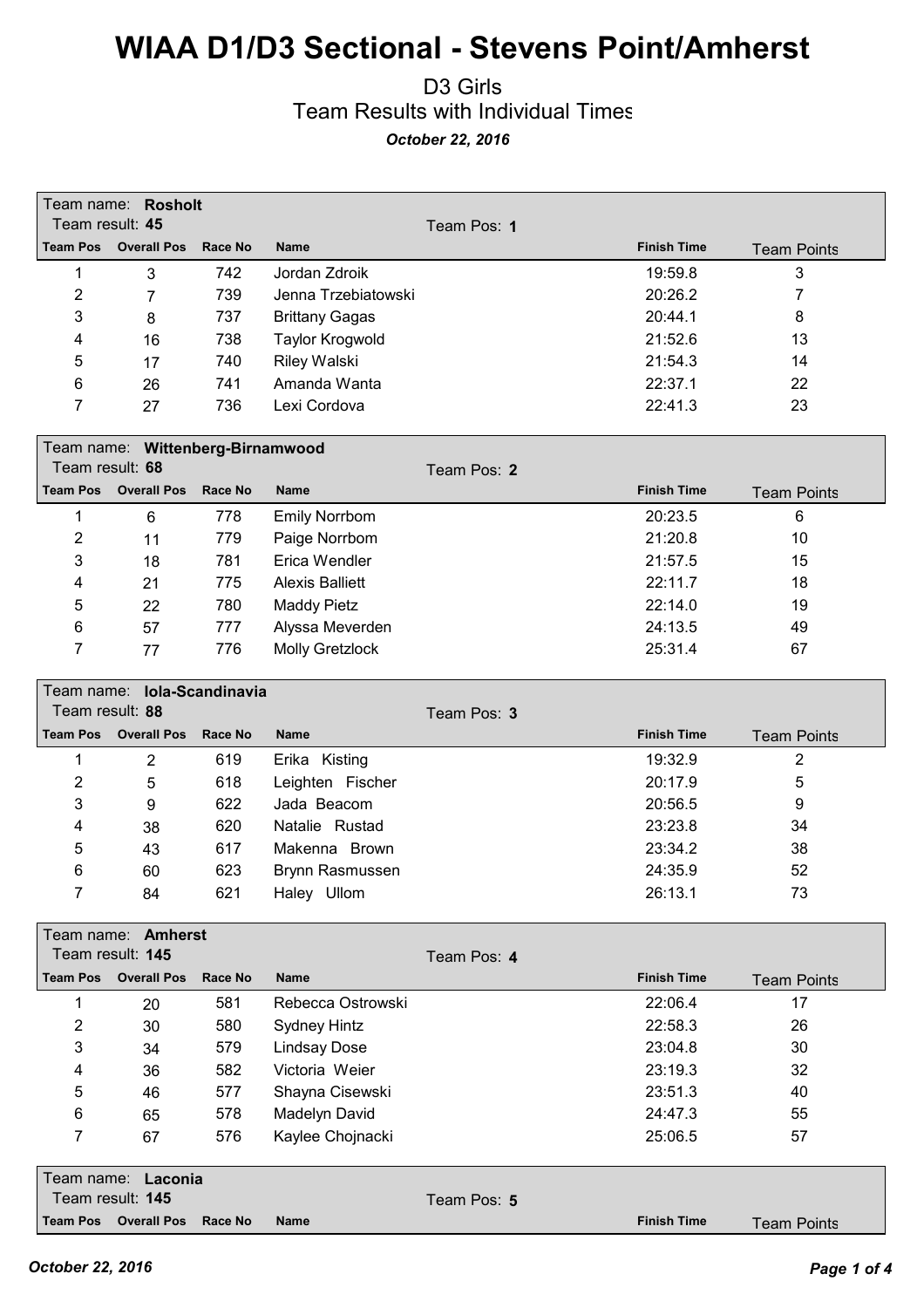|                           | Team name: Laconia           |         |                        |             |                    |                    |  |  |
|---------------------------|------------------------------|---------|------------------------|-------------|--------------------|--------------------|--|--|
|                           | Team result: 145             |         |                        | Team Pos: 5 |                    |                    |  |  |
| <b>Team Pos</b>           | <b>Overall Pos</b>           | Race No | <b>Name</b>            |             | <b>Finish Time</b> | <b>Team Points</b> |  |  |
| $\mathbf{1}$              | $\overline{4}$               | 633     | Cyna Madigan           |             | 20:10.3            | 4                  |  |  |
| 2                         | 24                           | 631     | Alyssa Jodarski        |             | 22:22.3            | 20                 |  |  |
| $\ensuremath{\mathsf{3}}$ | 40                           | 629     | <b>Allison Grahl</b>   |             | 23:26.3            | 36                 |  |  |
| 4                         | 48                           | 632     | Clare Kelnhofer        |             | 23:53.5            | 42                 |  |  |
| 5                         | 49                           | 628     | <b>Ally Francis</b>    |             | 23:53.8            | 43                 |  |  |
| 6                         | 66                           | 634     | Cassidy VandeBerg      |             | 25:03.8            | 56                 |  |  |
| 7                         | 82                           | 630     | Hannah Grahl           |             | 26:00.8            | 72                 |  |  |
|                           | Team name: Pardeeville       |         |                        |             |                    |                    |  |  |
|                           | Team result: 151             |         |                        | Team Pos: 6 |                    |                    |  |  |
| <b>Team Pos</b>           | <b>Overall Pos</b>           | Race No | <b>Name</b>            |             | <b>Finish Time</b> | <b>Team Points</b> |  |  |
| 1                         | 14                           | 704     | Mikayla Brouette       |             | 21:43.6            | 12                 |  |  |
| $\overline{2}$            | 31                           | 709     | <b>Haley Ott</b>       |             | 23:00.1            | 27                 |  |  |
| 3                         | 33                           | 706     | Addisyn Guenther       |             | 23:04.8            | 29                 |  |  |
| 4                         | 45                           | 703     | <b>Callie Brouette</b> |             | 23:50.3            | 39                 |  |  |
| 5                         | 51                           | 705     | Josie DeLapp           |             | 24:01.6            | 44                 |  |  |
| 6                         | 64                           | 708     | Lexy Lentz             |             | 24:46.8            | 54                 |  |  |
|                           |                              |         |                        |             |                    |                    |  |  |
|                           | Team name: Weyauwega-Fremont |         |                        |             |                    |                    |  |  |
|                           | Team result: 177             |         |                        | Team Pos: 7 |                    |                    |  |  |
| <b>Team Pos</b>           | <b>Overall Pos</b>           | Race No | <b>Name</b>            |             | <b>Finish Time</b> | <b>Team Points</b> |  |  |
| 1                         | 12                           | 765     | <b>Allison Halat</b>   |             | 21:22.2            | 11                 |  |  |
| $\overline{2}$            | 37                           | 763     | Saylor Alberts         |             | 23:22.2            | 33                 |  |  |
| 3                         | 42                           | 768     | Natalie Schneider      |             | 23:30.5            | 37                 |  |  |
| 4                         | 52                           | 766     | <b>Katie Monty</b>     |             | 24:04.6            | 45                 |  |  |
| 5                         | 59                           | 764     | <b>Katie Bleck</b>     |             | 24:32.4            | 51                 |  |  |
| 6                         | 88                           | 769     | Destiny Kempf          |             | 26:48.8            | 77                 |  |  |
| 7                         | 91                           | 767     | Mikyla Reeck           |             | 27:29.3            | 79                 |  |  |
|                           | Team name: <b>Bonduel</b>    |         |                        |             |                    |                    |  |  |
|                           | Team result: 187             |         |                        | Team Pos: 8 |                    |                    |  |  |
| <b>Team Pos</b>           | <b>Overall Pos</b>           | Race No | <b>Name</b>            |             | <b>Finish Time</b> | <b>Team Points</b> |  |  |
|                           |                              |         |                        |             |                    |                    |  |  |
| $\mathbf{1}$              | 19                           | 590     | Arianna Factor         |             | 21:58.3            | 16                 |  |  |
| $\overline{2}$            | 25                           | 595     | Ashlyn Schnell         |             | 22:29.6            | 21                 |  |  |
| 3                         | 47                           | 592     | Abby Owen              |             | 23:52.6            | 41                 |  |  |
| 4                         | 58                           | 594     | Laney Richmond         |             | 24:21.4            | 50                 |  |  |
| 5                         | 69                           | 593     | Julia Richmond         |             | 25:12.8            | 59                 |  |  |
| 6                         | 73                           | 591     | Erika Fassbender       |             | 25:26.1            | 63                 |  |  |
| 7                         | 76                           | 596     | Elena Shest            |             | 25:28.9            | 66                 |  |  |
|                           | Team name: Rio / Fall River  |         |                        |             |                    |                    |  |  |
|                           | Team result: 245             |         |                        | Team Pos: 9 |                    |                    |  |  |
| <b>Team Pos</b>           | <b>Overall Pos</b>           | Race No | <b>Name</b>            |             | <b>Finish Time</b> | <b>Team Points</b> |  |  |
| 1                         | 29                           | 733     | <b>Emily Reed</b>      |             | 22:56.4            | 25                 |  |  |
| $\overline{2}$            | 56                           | 732     | Hannah Neuman          |             | 24:10.4            | 48                 |  |  |
| 3                         | 62                           | 730     | Kristan Larson         |             | 24:42.3            | 53                 |  |  |
| 4                         | 68                           | 729     | Mira Hinzman           |             | 25:07.8            | 58                 |  |  |
| 5                         | 71                           | 731     | <b>Chelsie Lindell</b> |             | 25:23.1            | 61                 |  |  |
| 6                         | 85                           | 727     | Sydney Ales            |             | 26:22.8            | 74                 |  |  |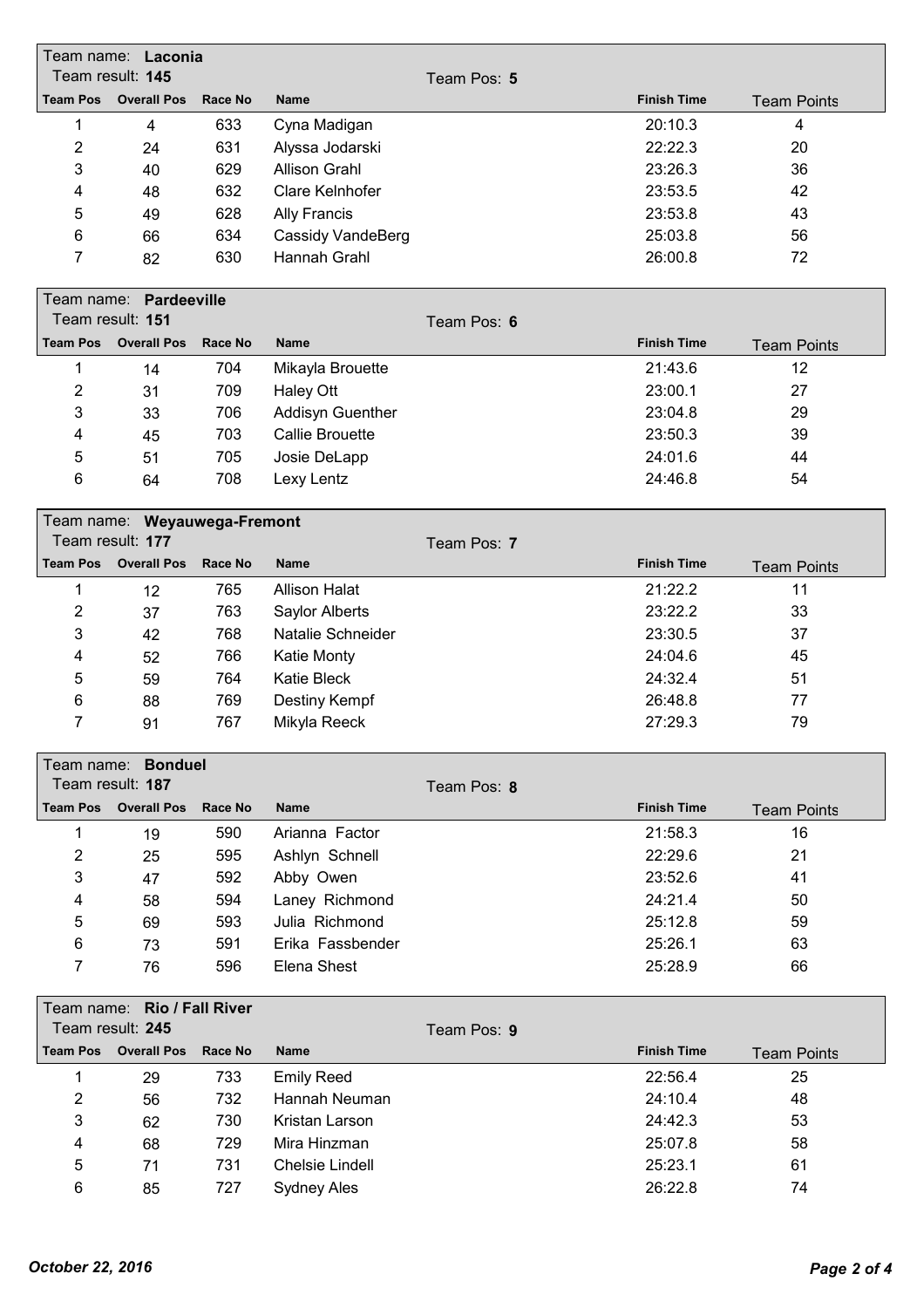|                 | Team name: <b>Marion</b>     |                |                           |              |                    |                    |
|-----------------|------------------------------|----------------|---------------------------|--------------|--------------------|--------------------|
|                 | Team result: 251             |                |                           | Team Pos: 10 |                    |                    |
|                 | <b>Team Pos</b> Overall Pos  | Race No        | <b>Name</b>               |              | <b>Finish Time</b> | <b>Team Points</b> |
| 1               | 1                            | 658            | Delaney Greene-Gretzinger |              | 19:08.2            | 1                  |
| 2               | 39                           | 662            | Melody Riemer             |              | 23:24.9            | 35                 |
| 3               | 72                           | 661            | Harmony Riemer            |              | 25:25.6            | 62                 |
| 4               | 81                           | 657            | Tailyn Beyersdorf         |              | 25:48.3            | 71                 |
| 5               | 96                           | 663            | Nancy Taha                |              | 29:51.1            | 82                 |
| 6               | 97                           | 660            | Lauren Pamperin           |              | 31:02.1            | 83                 |
|                 | Team name: St. Mary Catholic |                |                           |              |                    |                    |
|                 | Team result: 272             |                |                           | Team Pos: 11 |                    |                    |
|                 | <b>Team Pos Overall Pos</b>  | <b>Race No</b> | <b>Name</b>               |              | <b>Finish Time</b> | <b>Team Points</b> |
| 1               | 28                           | 753            | Grace Jares               |              | 22:55.6            | 24                 |
| 2               | 32                           | 754            | Abby Keuler               |              | 23:04.3            | 28                 |
| 3               | 70                           | 751            | Lauren Brehmer            |              | 25:21.3            | 60                 |
| 4               | 87                           | 755            | <b>Brittany Keuler</b>    |              | 26:37.6            | 76                 |
| 5               | 99                           | 756            | Addie VanNuland           |              | 34:02.5            | 84                 |
|                 | Team name: Markesan          |                |                           |              |                    |                    |
|                 | Team result: 282             |                |                           | Team Pos: 12 |                    |                    |
| <b>Team Pos</b> | <b>Overall Pos</b>           | Race No        | <b>Name</b>               |              | <b>Finish Time</b> | <b>Team Points</b> |
| 1               | 35                           | 672            | Mady Stellmacher          |              | 23:16.8            | 31                 |
| 2               | 54                           | 673            | Samantha Whitney          |              | 24:07.1            | 47                 |
| 3               | 74                           | 668            | <b>McKenzie Gilkes</b>    |              | 25:27.1            | 64                 |
| 4               | 75                           | 671            | <b>Danielle Nitz</b>      |              | 25:27.9            | 65                 |
| 5               | 86                           | 670            | Morgan Krueger            |              | 26:26.6            | 75                 |
| 6               | 94                           | 669            | Sara Hanefeld             |              | 28:45.3            | 80                 |
| 7               | 95                           | 674            | Karina Zacharias          |              | 29:16.6            | 81                 |
|                 |                              |                |                           |              |                    |                    |
|                 | Team name: Oconto            |                |                           |              |                    |                    |
|                 | Team result: 331             |                |                           | Team Pos: 13 |                    |                    |
| <b>Team Pos</b> | <b>Overall Pos</b>           | Race No        | <b>Name</b>               |              | <b>Finish Time</b> | <b>Team Points</b> |
| $\mathbf{1}$    | 53                           | 693            | Desirae Steier            |              | 24:05.1            | 46                 |
| $\overline{2}$  | 78                           | 690            | Jasmine Driscoll          |              | 25:40.9            | 68                 |
| 3               | 79                           | 689            | <b>Isabella Burrows</b>   |              | 25:41.2            | 69                 |
| 4               | 80                           | 691            | Maycee Eparvier           |              | 25:47.3            | 70                 |
| 5               | 89                           | 694            | <b>Tatum Trepanier</b>    |              | 27:07.1            | 78                 |
|                 | Team name: Coleman           |                |                           |              |                    |                    |
| Team result:    |                              |                |                           | Team Pos:    |                    |                    |
| <b>Team Pos</b> | <b>Overall Pos</b>           | <b>Race No</b> | <b>Name</b>               |              | <b>Finish Time</b> | <b>Team Points</b> |
| 1               | 13                           | 606            | Clara Yoap                |              | 21:29.8            | $5$                |
| $\overline{c}$  | 92                           | 604            | Mallory Olcott            |              | 28:05.6            | $5$                |
| 3               | 93                           | 605            | Tessa Torreano            |              | 28:30.3            | $5$                |
|                 | Team name: Gillett           |                |                           |              |                    |                    |
| Team result:    |                              |                |                           | Team Pos:    |                    |                    |
| <b>Team Pos</b> | <b>Overall Pos</b>           | <b>Race No</b> | <b>Name</b>               |              | <b>Finish Time</b> | <b>Team Points</b> |
| $\mathbf 1$     | 10                           | 616            | Lauren Herzog             |              | 21:14.2            | $5$                |
| 2               | 41                           | 614            | Becca Brehmer             |              | 23:30.5            | $5$                |
| 3               | 50                           | 615            | Ana Grover                |              | 23:56.8            | $5$                |
| 4               | 61                           | 613            | Kathy Bierhals            |              | 24:37.1            | $5$                |